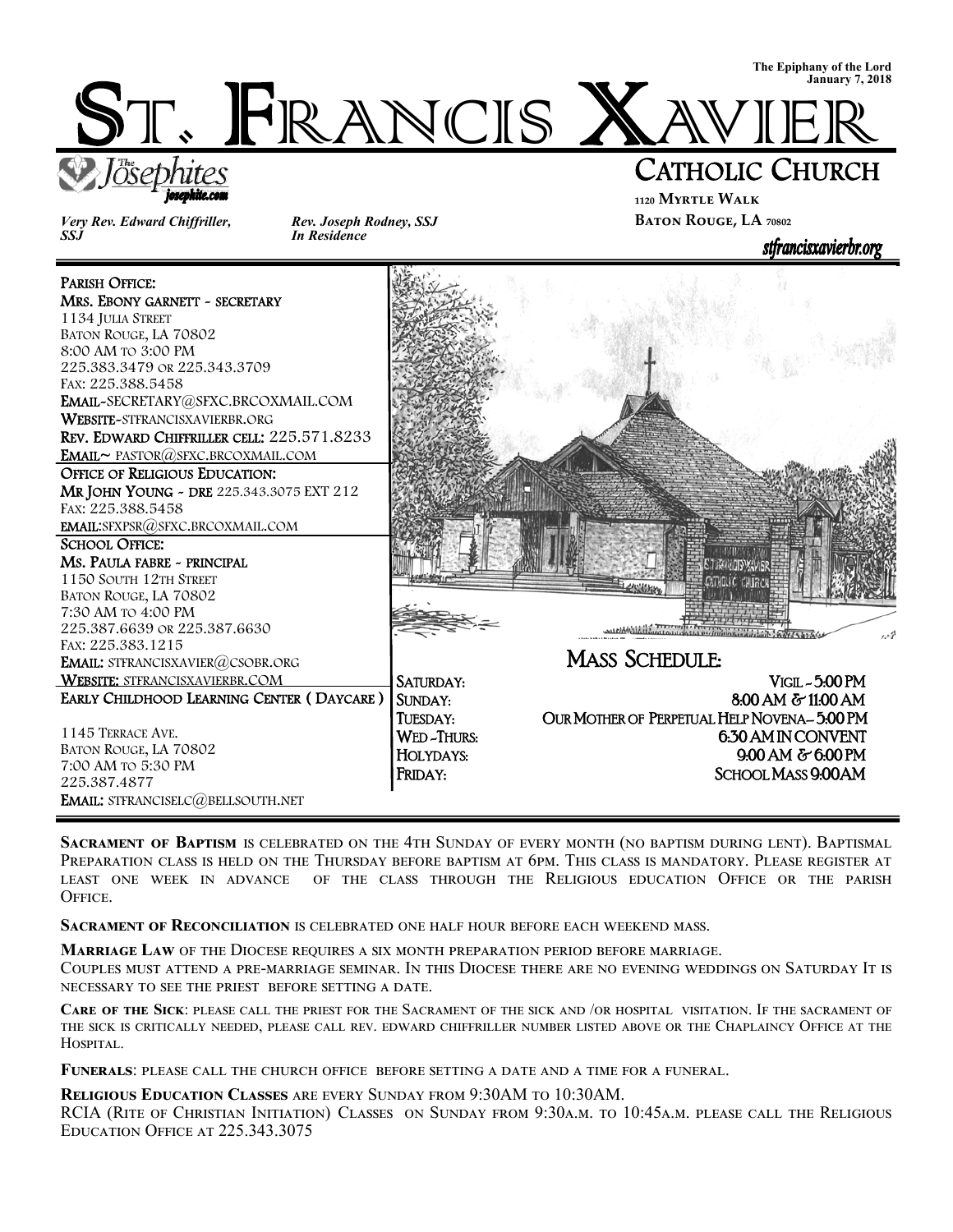## **Welcome to St. Francis Xavier Catholic Church, Baton Rouge, LA**



**Welcome:** You enter this Church not as a stranger, but as a guest of God. He is your heavenly Father. Come, then, with joy in your heart and thanks on your lips into His presence, offering Him your love and service. Be grateful to the strong and loyal ones who, in the name of Jesus Christ, built this place of worship, and to all who have beautified it and hallowed it with their prayers and praise. Ask His blessing on those who love His house of faith as the inspiration of their labor, rejoicing in the power of the Holy Spirit, and may that blessing rest on you, both on your going out and your coming in.

### **GOD'S PROMISE TO ALL PEOPLE**

 Today Isaiah reminds the people of God that the land shall be restored to their possession, they shall rejoice to see their people return from the bondage of exile, and that they shall be a light to the nations. In other words, through the people of Israel, the Savior shall come to all people who seek God with a sincere heart. This brings joy and the radiance of God's glory to all the world and to all people everywhere. Through the fidelity of the people of God, and through God's fidelity to them, all people shall become God's children and rejoice in the fulfillment of God's promise to Israel.

### **EASTERN STAR**

Fair eastern star, that art ordain'd to run Before the sages, to the rising Sun, Here cease thy course, and wonder that the cloud

Of this poor stable can thy Maker shroud.

### **In Bible Study every Thursday at 6:00 pm**

#### **Mass Intentions for Jan 6-9, 2017**

- **Saturday 5:00 People of the Parish**
- **Sunday 8:00 Lester Paul Gauthier** *By: Edward, Mary, Michael, Danna & Damien* 
	- **11:00 Christopher Vaughn** *By: The Davis Family*

**Tuesday 5:00 People of the Parish** 

### **TREASURES FROM OUR TRADITION**

Where on earth would you go to honor the magi? Iran or Saudi Arabia, Tarshish or the Isles come to mind, but Cologne, Germany would be a good choice. There the Shrine of the Three Kings has been the centerpiece of the city's cathedral since the fourth century. Today it is the largest reliquary in the world: a gilded and ornamented triple casket gleaming high above the altar. In the fourth century, the supposed relics of the wise men were taken from Constantinople to Milan, where they remained until the German Emperor with the unlikely name Frederick Barbarossa (Red Beard) gave them to the Archbishop of Cologne. Ever since, pilgrims have streamed into the city to honor the magi, the first of all pilgrims, and thus the heavenly patrons of all who have some holy wanderlust.

 This largest Gothic cathedral in Europe today was begun in the mid-1200s to house the relics. In medieval times, the relics in a city's possession were often the key to a sound international economy. The reliquary was last opened in 1864, and the remains of three men were indeed discovered. The cathedral is well worth a visit, with enormous twin spires forming the largest façade of any church in the world (it is the model for St. Patrick's in New York). Construction began in 1248 and ended in 1880, a six-hundred-year project. Today, it is a World Heritage Site, described by the U.N. as "an exceptional work of human creative genius." This great treasure of our tradition suffered fourteen direct bomb hits in World War II but did not collapse. It survived while the city burned around it, preserved, the townspeople say, by three heavenly patrons.

#### **PRAY FOR US**

Richard Camble, Jr. Zula Comeaux Diane Edwards Ora Lee Jordan Thelma Jackson Frazier Jordan Elizabeth Whitfield Rosemary Daniels Zelda Bates

John Paul Moore Loriene Perry Martha Proctor James Raby Maria Rice Whitney Robiho Shelvia Stewart Mary Johnson Myrtle Moran

Walter Lewis Catherine Murray Joyce Decuir Cenia Richard Vivian LeDuff Rebecca Nelson Mildred Anderson Charles Taylor Rufus Sparrow